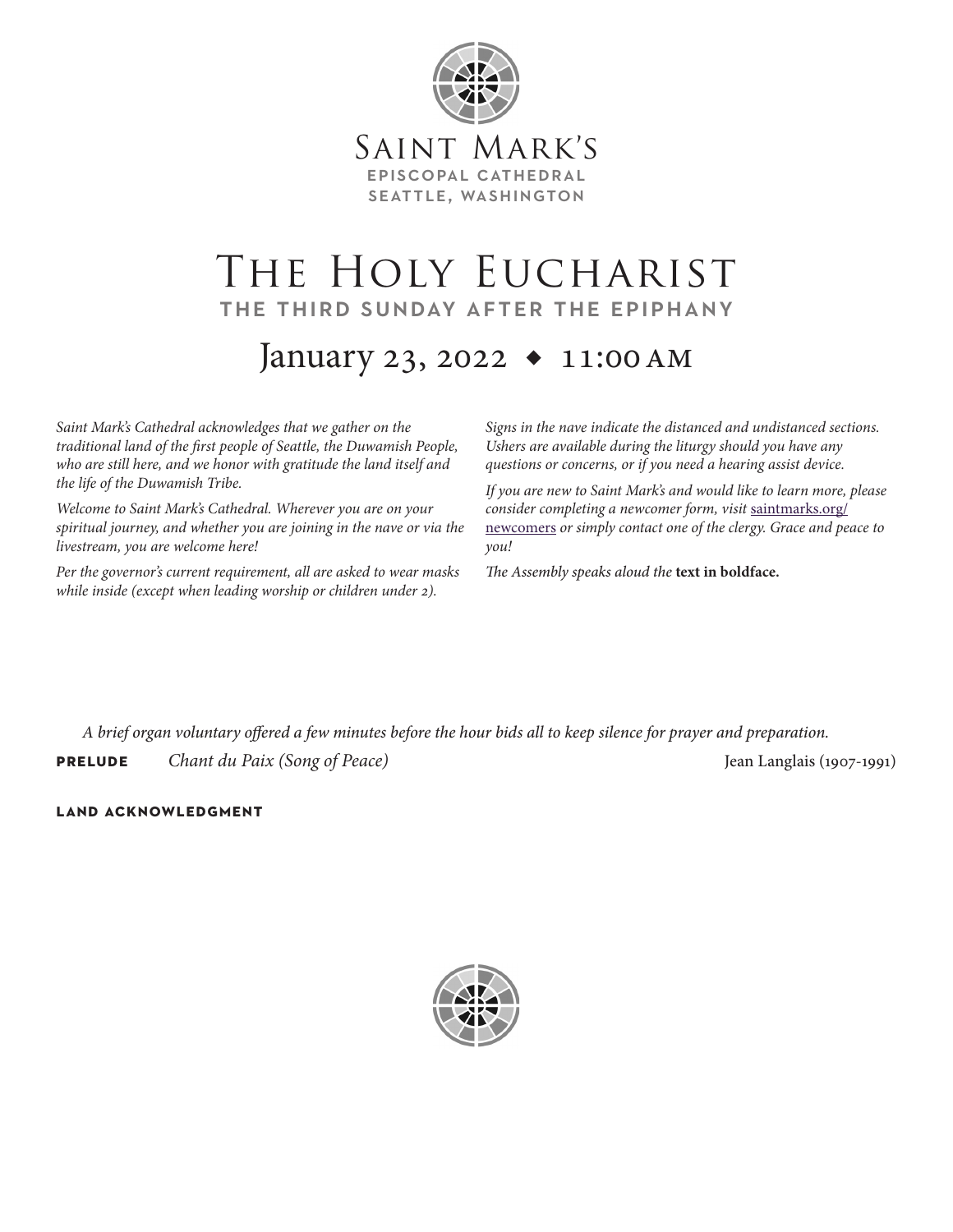## THE ENTRANCE RITE

*All stand, as able.*



*Wonder, Love, & Praise* #782, words: Carl P. Daw (b. 1944), © 1994 Hope Publishing Co.; music: Cyril Vincent Taylor (1907-1991); © 1970 Hope Publishing Co.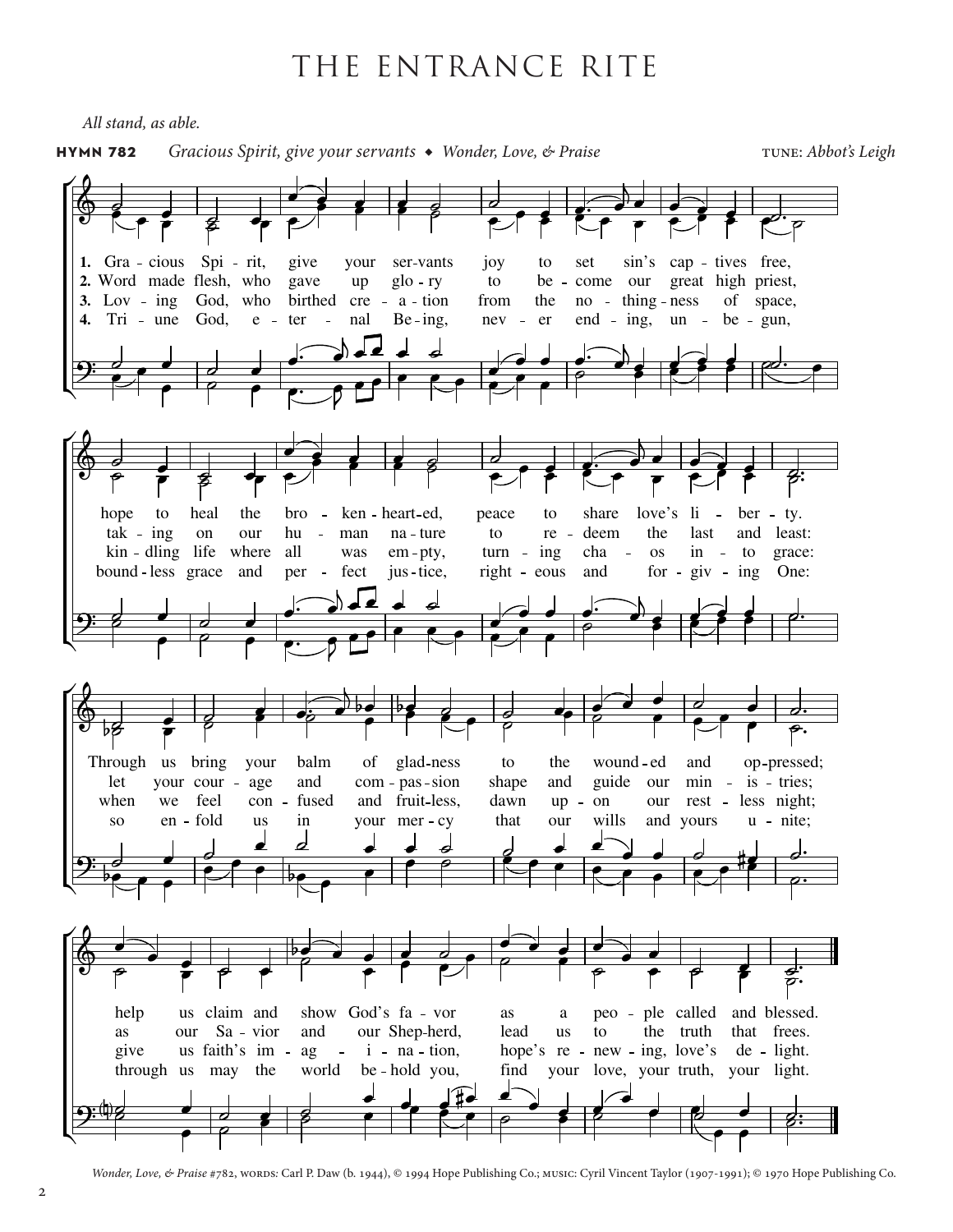Blessed be God: Father, Son, and Holy Spirit. **And blessed be God's kingdom, now and for ever. Amen.**

### **collect for purity**

LMIGHTY GOD, to you all hearts are open, all desires known, and from you no secrets are hid: Cleanse  $\Lambda$  the thoughts of our hearts by the inspiration of your Holy Spirit, that we may perfectly love you, and worthily magnify your holy Name; through Christ our Lord. **Amen.**

**song of PRAISE** *The Third Song of Isaiah* ◆ *chanted by all* words: Isaiah 60:1-3, 11a, 14b, 18–19 music: Anglican chant by W.H. Longhurst (1819–1904)

*The first verses are chanted by the Choir alone. All join in chanting the remaining verses. In this style of chanting, the slashes in the text correspond to the barlines in the chant. When more than one syllable is sung on a black note, the dot • indicates the change of pitch.* 



*Choir alone:*

2 For behold, darkness / covers *•* the / land; deep / gloom en-/shrouds the / peoples.

### *All:*

- **3 But over you the / Lord will / rise, and his / glory • will ap-/pear up-/on you.**
- **4 Nations will / stream to your / light, and kings to the / brightness / of your / dawning.**
- **5 Your gates will / always be / open; by day or / night • they will / never • be / shut.**
- **6 They will call you, The / City of the / Lord, The Zion of the / Holy / One of / Israel.**
- **7 Violence will no more be / heard in your / land, ruin or de - / struction • with-/in your / borders. 8 You will call your / walls, Sal-/ vation,**
- **and / all your / portals, / Praise.**
- **9 The sun will no more be your / light by / day; by night you will / not • need the / brightness • of the / moon. 10 The Lord will be your ever -/lasting / light,**
	- **and your / God will / be your / glory.**

**collect of the day** *Third Sunday after the Epiphany The Book of Common Prayer,* p. 215

The Lord be with you. **And also with you.** Let us pray.

Give us grace, O Lord, to answer readily the call of our Savior Jesus Christ and proclaim to all people the Good News of his salvation, that we and the whole world may perceive the glory of his marvelous works; who lives and reigns with you and the Holy Spirit, one God, for ever and ever. **Amen.**

*Please be seated for the readings.*

## THE LITURGY OF THE WORD

**reading** *Nehemiah 8:1-3,5-6,8-10*

ALL THE people of Israel gathered together into the square be-<br>fore the Water Gate. They told the scribe Ezra to bring the book of the law of Moses, which the LORD had given to Israel. Accordingly, the priest Ezra brought the law before the assembly, both men and women and all who could hear with understanding.

This was on the first day of the seventh month. He read from it facing the square before the Water Gate from early morning until midday, in the presence of the men and the women and those who could understand; and the ears of all the people were attentive to the book of the law. And Ezra opened the book in the sight of all

<sup>1</sup> Arise, shine, for your / light has / come, and the glory of the / Lord has / dawned up / on you.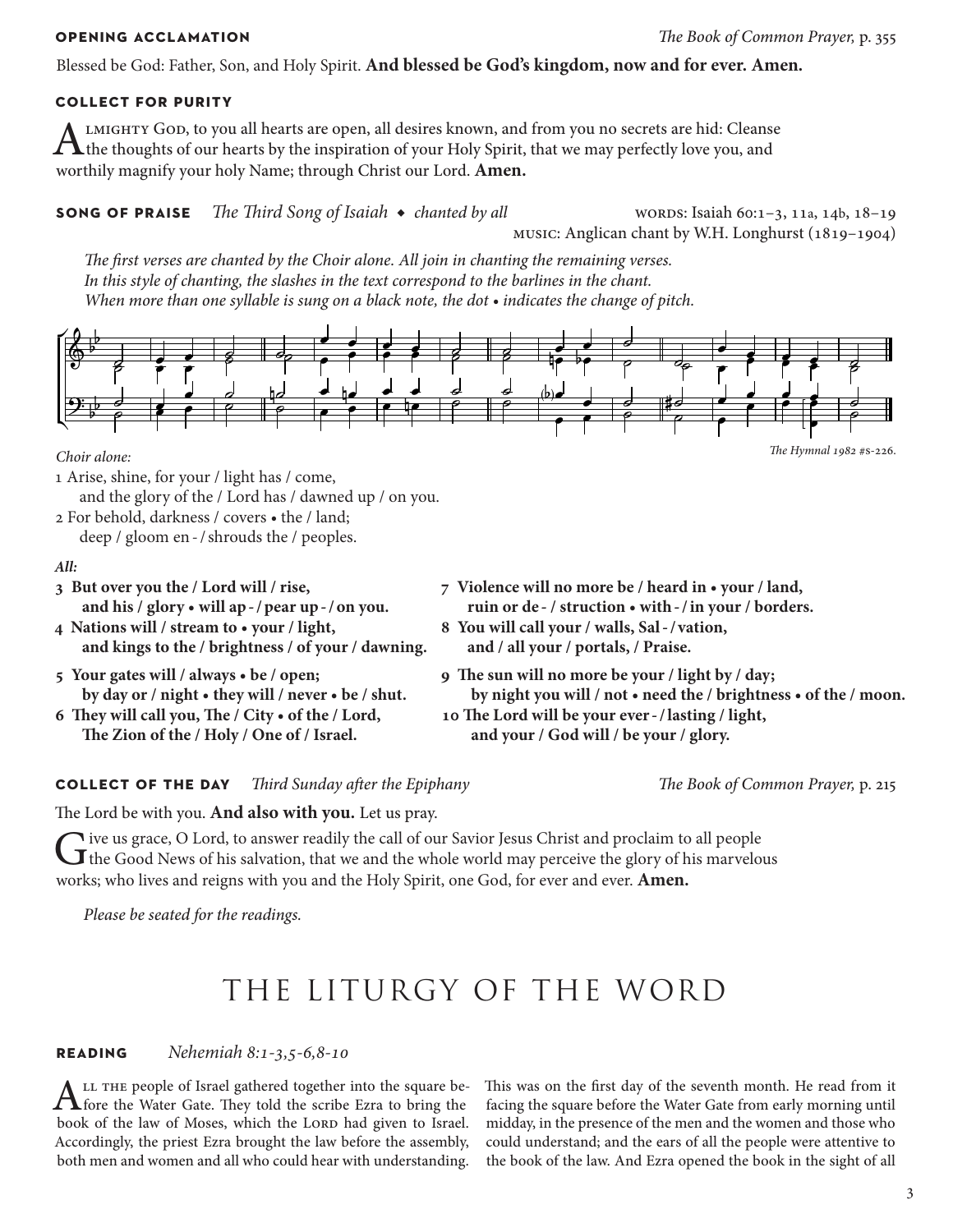the people, for he was standing above all the people; and when he opened it, all the people stood up. Then Ezra blessed the LORD, the great God, and all the people answered, "Amen, Amen," lifting up their hands. Then they bowed their heads and worshiped the LORD with their faces to the ground. So they read from the book, from the law of God, with interpretation. They gave the sense, so that the people understood the reading.

And Nehemiah, who was the governor, and Ezra the priest and scribe, and the Levites who taught the people said to all the people,

| Psalm 19 $\bullet$ Cæli enarrant<br><b>PSALM</b>                                                                                                                    |                                                                                                                                                 | Anglican Chant (C. Villiers Stanford, 1852-1924)                                                                                                                                                                                                                                                                   |
|---------------------------------------------------------------------------------------------------------------------------------------------------------------------|-------------------------------------------------------------------------------------------------------------------------------------------------|--------------------------------------------------------------------------------------------------------------------------------------------------------------------------------------------------------------------------------------------------------------------------------------------------------------------|
| Sung by the choir.                                                                                                                                                  |                                                                                                                                                 |                                                                                                                                                                                                                                                                                                                    |
| THE HEAVENS declare the glory of God, *<br><b>1</b> and the firmament shows his<br>handiwork.<br>One day tells its tale to another, *                               | It goes forth from the uttermost<br>edge of the heavens<br>and runs about to the end of it again; *<br>nothing is hidden from its burning heat. | More to be desired are they than gold,<br>more than much fine gold, *<br>sweeter far than honey,<br>than honey in the comb.                                                                                                                                                                                        |
| and one night imparts<br>knowledge to another.                                                                                                                      | The law of the LORD is perfect<br>and revives the soul; *                                                                                       | By them also is your servant enlightened, *<br>and in keeping them there is great reward.                                                                                                                                                                                                                          |
| Although they have no words or language, *<br>and their voices are not heard,                                                                                       | the testimony of the LORD is sure<br>and gives wisdom to the innocent.                                                                          | Who can tell how often he offends? *<br>cleanse me from my secret faults.                                                                                                                                                                                                                                          |
| Their sound has gone out into all lands, *<br>and their message to the<br>ends of the world.                                                                        | The statutes of the LORD are just<br>and rejoice the heart; *<br>the commandment of the LORD is clear<br>and gives light to the eyes.           | Above all, keep your servant from<br>presumptuous sins;<br>let them not get dominion over me; *<br>then shall I be whole and sound,<br>and innocent of a great offense.<br>Let the words of my mouth and the<br>meditation of my<br>heart be acceptable in your sight, *<br>O LORD, my strength and my redeemer. • |
| In the deep has he set a pavilion<br>for the sun; *<br>it comes forth like a bridegroom<br>out of his chamber;<br>it rejoices like a champion<br>to run its course. | The fear of the LORD is clean<br>and endures for ever; *<br>the judgments of the LORD are true<br>and righteous altogether.                     |                                                                                                                                                                                                                                                                                                                    |

#### **reading** *1 Corinthians 12:12-31a*

JUST as the body is one and has many members, and all the members of the body, though many, are one body, so it is with Christ. bers of the body, though many, are one body, so it is with Christ. For in the one Spirit we were all baptized into one body—Jews or Greeks, slaves or free—and we were all made to drink of one Spirit.

Indeed, the body does not consist of one member but of many. If the foot would say, "Because I am not a hand, I do not belong to the body," that would not make it any less a part of the body. And if the ear would say, "Because I am not an eye, I do not belong to the body," that would not make it any less a part of the body. If the whole body were an eye, where would the hearing be? If the whole body were hearing, where would the sense of smell be? But as it is, God arranged the members in the body, each one of them, as he chose. If all were a single member, where would the body be? As it is, there are many members, yet one body. The eye cannot say to the hand, "I have no need of you," nor again the head to the feet, "I have no need of you." On the contrary, the members of the body that seem to be weaker are indispensable, and those members of the body that we think less honorable we clothe with greater honor, and our less respectable members are treated with greater respect; whereas our more respectable members do not need this. But God has so arranged the body, giving the greater honor to the inferior member, that there may be no dissension within the body, but the members may have the same care for one another. If one member suffers, all suffer together with it; if one member is honored, all rejoice together with it.

Now you are the body of Christ and individually members of it. And God has appointed in the church first apostles, second prophets, third teachers; then deeds of power, then gifts of healing, forms of assistance, forms of leadership, various kinds of tongues. Are all apostles? Are all prophets? Are all teachers? Do all work miracles? Do all possess gifts of healing? Do all speak in tongues? Do all interpret? But strive for the greater gifts.

Hear what the Spirit is saying to God's people. **Thanks be to God.**

*All stand, as able.* 

**GOSPEL ACCLAMATION Mel Butler** 

*The choir sings the alleluia, all repeat. The choir sings the verse, all repeat the alleluia.*

"This day is holy to the LORD your God; do not mourn or weep." For all the people wept when they heard the words of the law. Then he said to them, "Go your way, eat the fat and drink sweet wine and send portions of them to those for whom nothing is prepared, for this day is holy to our LORD; and do not be grieved, for the joy of the LORD is your strength."

Hear what the Spirit is saying to God's people. **Thanks be to God.**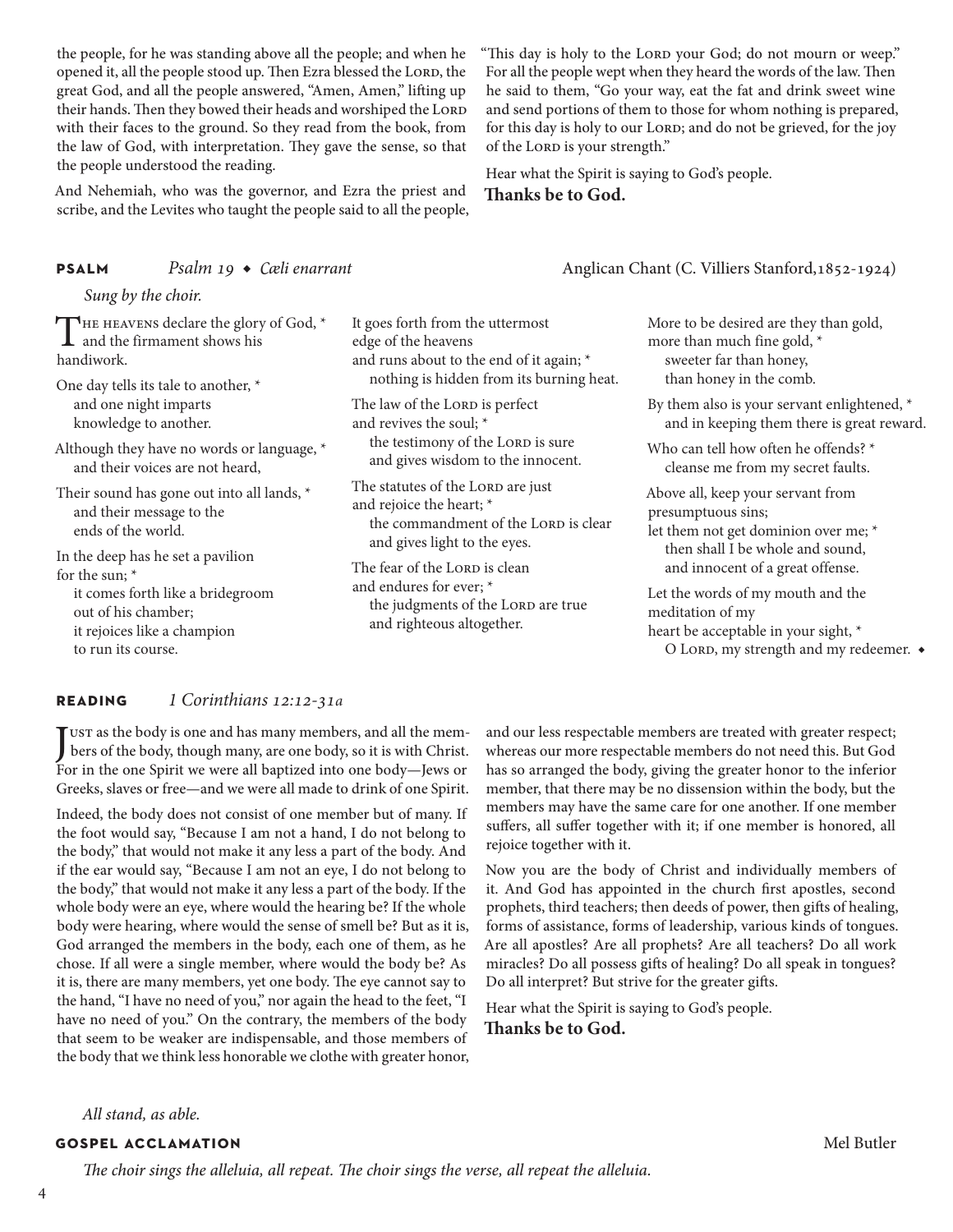

*Verse*: The Spirit of the Lord is upon me, because he has anointed me to bring good news to the poor.

### **the holy gospel** *Luke 4:14-21*

The Holy Gospel of our Lord Jesus Christ according to Luke. **Glory to you, Lord Christ.**

J a report about him spread through all the surrounding country. TESUS, filled with the power of the Spirit, returned to Galilee, and He began to teach in their synagogues and was praised by everyone.

When he came to Nazareth, where he had been brought up, he went to the synagogue on the sabbath day, as was his custom. He stood up to read, and the scroll of the prophet Isaiah was given to him. He unrolled the scroll and found the place where it was written:

> "The Spirit of the Lord is upon me, because he has anointed me to bring good news to the poor. He

has sent me to proclaim release to the captives and recovery of sight to the blind, to let the oppressed go free, to proclaim the year of the Lord's favor."

And he rolled up the scroll, gave it back to the attendant, and sat down. The eyes of all in the synagogue were fixed on him. Then he began to say to them, "Today this scripture has been fulfilled in your hearing."

The Gospel of the Lord. **Praise to you, Lord Christ.**

**homily** The Reverend Canon Eliacín Rosario-Cruz

*All stand, as able.*

- **We believe in one God, the Father, the Almighty, Maker of heaven and earth, of all that is, seen and unseen.**
- **We believe in one Lord, Jesus Christ, the only Son of God, eternally begotten of the Father, God from God, Light from Light, true God from true God, begotten, not made, of one Being with the Father. Through him all things were made. For us and for our salvation he came down from heaven: by the power of the Holy Spirit he became incarnate from the Virgin Mary; and was made man. For our sake he was crucified under Pontius Pilate; he suffered death and was buried. On the third day**

#### **prayers of the people**

*After each petition:*

God, in your mercy, **hear our prayer.**

*The Presider concludes the prayers with a collect; all respond:* **Amen.**

Let us confess our sins against God and our neighbor.

*Silence is kept. You are invited to stand or kneel for the confession.*

Most merciful God, **we confess that we have sinned against you in thought, word, and deed, by what we have done, and by what we have left undone. We have not loved you with our whole heart; we have not loved our neighbors as ourselves. We are truly sorry and we humbly repent. For the sake of your Son Jesus Christ, have mercy on us and forgive us; that we may delight in your will, and walk in your ways, to the glory of your Name. Amen.**

*The Presider pronounces God's forgiveness of our sins. All respond:* **Amen.**

**the nicene creed** *The Book of Common Prayer,* p. 358

**he rose again in accordance with the scriptures; he ascended into heaven and is seated at the right hand of the Father. He will come again in glory to judge the living and the dead, and his kingdom will have no end.**

**We believe in the Holy Spirit, the Lord, the giver of life, who proceeds from the Father and the Son. With the Father and the Son he is worshiped and glorified. He has spoken through the Prophets. We believe in one holy catholic and apostolic Church. We acknowledge one baptism for the forgiveness of sins. We look for the resurrection of the dead, and the life of the world to come. Amen.**

**confession & absolution** *The Book of Common Prayer,* p. 359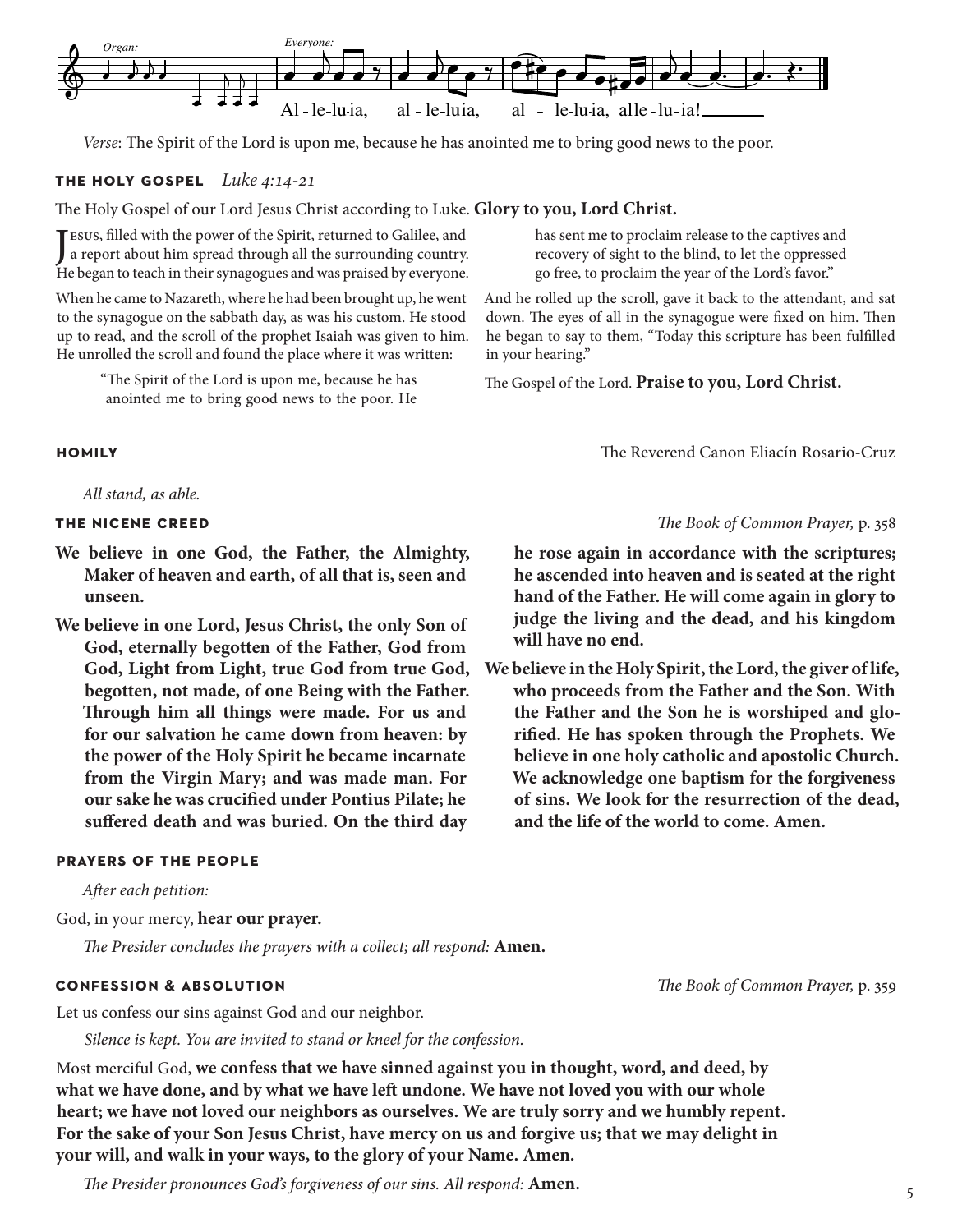#### **the peace**

The peace of the Lord be always with you. **And also with you.**

*All exchange a sign of peace, respecting others' desires for distance to be maintained.* 

# THE LITURGY OF THE TABLE

### **offertory**

*An offering of money is received. Everyone participating in Saint Mark's Cathedral's worship at this time in any way is invited to make an offering as an expression of gratitude for God's generosity. Together, our gifts make possible this community of welcome, reconciliation and service. All worshipping in person are invited to place their offering in baskets as they are passed through through the rows.* 

Links to donate to Saint Mark's online are located on the livestream page. Visit <u>saintmarks.org/give</u>, *or use the Venmo mobile app* (*@SaintMarksCathedralSeattle, or scan the code at right*)*, or visit this link on your mobile device:* <https://venmo.com/saintmarkscathedralseattle>*. If Venmo asks you for a four-digit code, enter 2076.*

*You may also mail your gift to the cathedral:* 1245 10th Ave. E, Seattle,WA 98102.



words: Isaiah 61:1-3,11

The Spirit of the Lord is upon me, because he hath anointed me to preach the Gospel to the poor: He hath sent me to heal the broken-hearted, to preach deliverance to the captives and recovering of sight to the blind, to preach the acceptable year of the Lord; to give unto them that mourn a garland for ashes, the oil of joy for mourning, the garment of praise for the spirit of heaviness; that they might be called trees of righteousness, the planting of the Lord, that he might be glorified. For as the earth bringeth forth her bud, and as the garden causeth the things that are sown in it to spring forth; so the Lord God will cause righteousness and praise to spring forth before all the nations—as the earth bringeth forth her bud. The Spirit of the Lord is upon me, because he hath anointed me to preach the Gospel. –Isaiah 61:1-3,11 (partially echoed by Jesus in Luke 4:18-19)  $rac{1}{2}$ 

.<br>All stand, as able.



It is right, and a good and joyful thing, always and everywhere to It is right, and a good and joyful thing, always and everywhere to<br>give thanks to you, Father Almighty, Creator of heaven and earth.<br>Because in the mystery of the Word made flesh, you have caused give thanks to you, Father Almighty, Creator of heaven and earth.<br>Because in the mystery of the Word made flesh, you have caused a new light to shine in our hearts, to give the knowledge of your

glory in the face of your son Jesus Christ our Lord. Therefore we et to glory in the face of your son jesus Christ our Lord. Therefore we<br>praise you, joining our voices with Angels and Archangels and<br>sed with all the company of heaven, who for ever sing this hymn to praise you, joining our voices with Angels and Archangels and with all the company of heaven, who for ever sing this hymn to proclaim the glory of your Name:

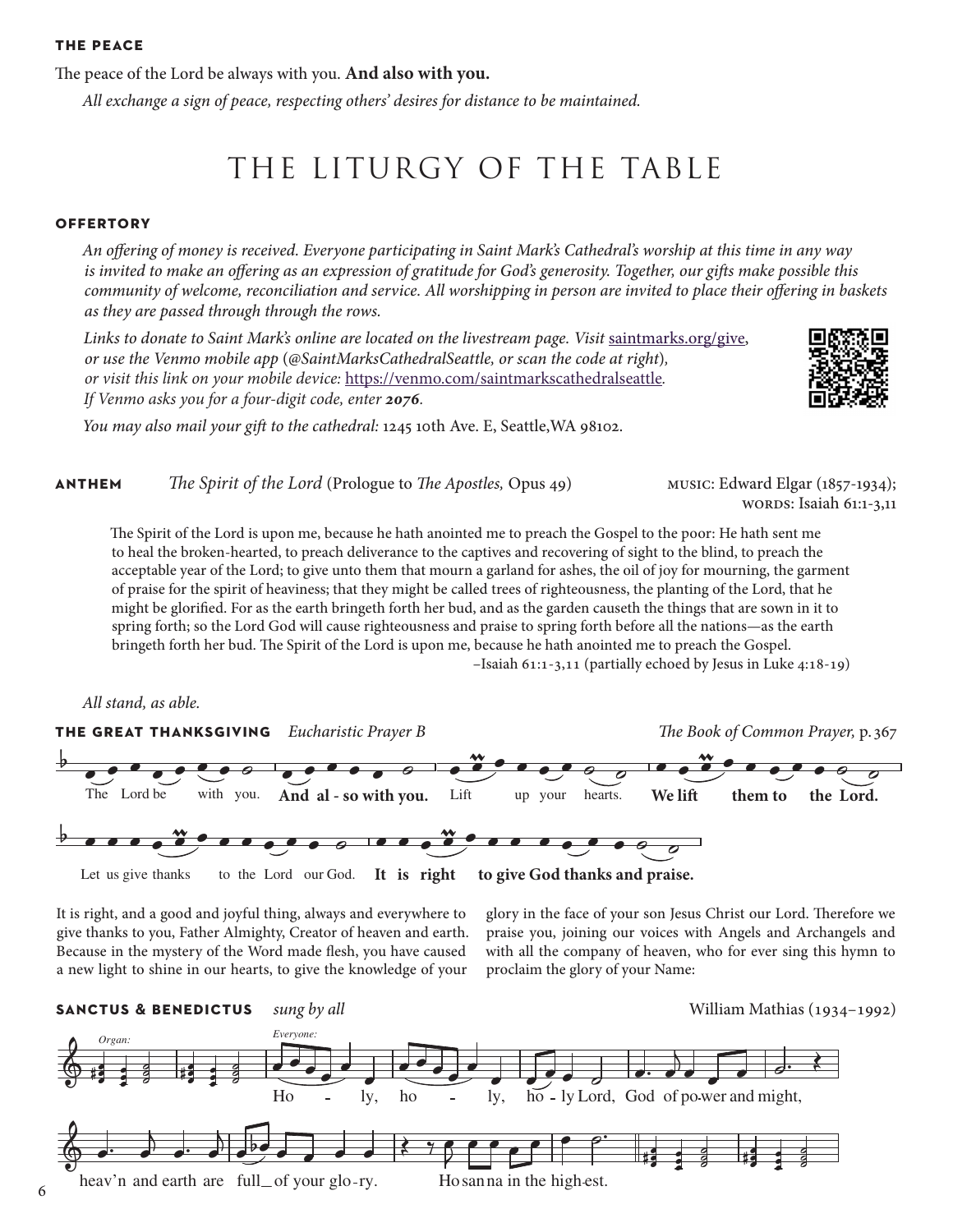

*The Hymnal 1982* #s-128 © Oxford University Press

We give thanks to you, O God, for the goodness and love which you have made known to us in creation; in the calling of Israel to be your people; in your Word spoken through the prophets; and above all in the Word made flesh, Jesus, your Son. For in these last days you sent him to be incarnate from the Virgin Mary, to be the Savior and Redeemer of the world. In him, you have delivered us from evil, and made us worthy to stand before you. In him, you have brought us out of error into truth, out of sin into righteousness, out of death into life.

On the night before he died for us, our Lord Jesus Christ took bread; and when he had given thanks to you, he broke it, and gave it to his disciples, and said, "Take, eat: This is my Body, which is given for you. Do this for the remembrance of me."

After supper he took the cup of wine; and when he had given thanks, he gave it to them, and said, "Drink this, all of you: This is my Blood of the new Covenant, which is shed for you and for many for the forgiveness of sins. Whenever you drink it, do this for the remembrance of me."

Therefore, according to his command, O Father:

### **We remember his death, We proclaim his resurrection, We await his coming in glory;**

And we offer our sacrifice of praise and thanksgiving to you, O Lord of all; presenting to you, from your creation, this bread and this wine. We pray you, gracious God, to send your Holy Spirit upon these gifts that they may be the Sacrament of the Body of Christ and his Blood of the new Covenant. Unite us to your Son in Christ and his Blood of the new Covenant. Unite us to your Son in<br>his sacrifice, that we may be acceptable through him, being sanctified by the Holy Spirit. In the fullness of time, put all things in subjection under your Christ, and bring us to that heavenly country them to lift the Lift up hearts. We your where, with Mary, Mark and all your saints, we may enter the everlasting heritage of your sons and daughters; through Jesus Christ lasting heritage of your sons and daughters; through Jesus Christ<br>our Lord, the firstborn of all creation, the head of the Church, and the author of our salvation. ∎<br>A ist<br>nd

By him, and with him, and in him, in the unity of the Holy Spirit all honor and glory is yours, Almighty Father, now and for ever. is right us give thanks Let our God. the It to Lord

$$
\frac{b}{A \cdot \text{MEN.}}
$$

#### **THE LORD'S PRAYER the lord's proposed by the lord's proposed by the Nikolai Rimsky-Korsakov (1844–1908),**  adapt. George Black 8 \$ Our Fa-ther in heav'n, hallowed be your Name, your king-dom come, your will be done,  $\blacksquare$ e<br>F  $\overline{\phantom{a}}$ é \$ 7  $\ddot{\phantom{0}}$ :  $\overline{\bullet}$  $\vec{r}$ on earth as in heav'n.  $\bullet$  $\overline{\mathbf{f}}$  $\overline{\bullet}$  $\overline{\mathbf{z}}$  $\bullet$  $\overline{\phantom{a}}$ :  $\ddot{\phantom{a}}$  $\overline{a}$ 70 L  $\bullet$ e<br>P  $\overline{\bullet}$  $\vec{r}$  $\overline{\phantom{a}}$  $\overline{\mathbf{r}}$  $\overline{a}$  $\overline{\phantom{a}}$ 81 3  $\bullet$ é  $\overline{\mathbf{z}}$  $\overline{\phantom{a}}$  $\overline{P}$  $\overline{\bullet}$ \$  $\bullet$  $\overline{\epsilon}$  $\overline{a}$  $\overline{\phantom{a}}$  $\overline{\phantom{a}}$  $\overline{\phantom{a}}$ P.  $\overline{\phantom{a}}$  $\overline{\phantom{a}}$  $\overline{\phantom{a}}$ ź <u>J</u>  $\overline{\phantom{a}}$  $\overline{\mathbf{z}}$  $\bullet$  $\overline{P}$ PL.  $\blacksquare$ é<br>F  $\overline{\bullet}$  $\overline{\mathbf{z}}$  $\bullet$  $\begin{array}{c} \begin{array}{c} \bullet \\ \bullet \end{array} \end{array}$  $\ddot{\phantom{0}}$  $\overline{a}$  $\overline{\phantom{a}}$  $\overline{a}$ ŕ Ľ  $\overset{\leftrightarrow}{\Phi}$  , 6  $\begin{array}{c}\n\begin{array}{c}\n\bullet \\
\bullet \\
\end{array}\n\end{array}$   $\begin{array}{c}\n\text{Our Fa-the} \\
\text{Our Fa-the} \\
\end{array}$ **,** f  $\overline{\bullet}$ pa<br>P  $\frac{1}{\sqrt{2}}$  $\overline{\bullet}$  $\vec{r}$  $\bullet$  $\overline{\mathbf{r}}$  $\overrightarrow{s}$ 7  $\overline{\phantom{a}}$  $\overline{\phantom{a}}$ :  $\ddot{\phantom{a}}$  $\ddot{\phantom{0}}$  $\overline{\phantom{a}}$ ź <u>|</u> é  $\overline{\phantom{a}}$  $\overline{\phantom{a}}$  $\overline{\bullet}$  $\overline{\mathbf{z}}$  $\bullet$  $\overline{\phantom{a}}$  $\overline{\bullet}$ \$  $\blacksquare$  $\overline{\phantom{a}}$ 81 3  $\bullet$ é 700 Give us today our daily bread. For give us our sins as we for give those who sin a-gainst us. Save us from the time of trial,  $\bullet$  $\frac{1}{2}$  $\overline{\phantom{a}}$ \$  $\overline{\bullet}$  $\mathcal{H}$  $\bullet$ É  $\overline{a}$  $\overline{\bullet}$  $\overline{z}$  \$  $\overline{\phantom{a}}$ é  $\overline{\mathbf{B}}$  $\overline{\mathbf{a}}$  $\frac{\partial}{\partial \rho}$  $\overline{\bullet}$ \$  $\overline{\phantom{a}}$  $\overline{\phantom{a}}$ 81 \$  $\bullet$  $\frac{\bullet}{\mathsf{P}}$  $\overline{\bullet}$ pe .  $\bullet$ é  $\ddot{\cdot}$  $\ddot{\cdot}$  $\ddot{\phantom{0}}$ :  $\overline{\bullet}$  $\vec{r}$  $\overline{\phantom{a}}$  $\overline{\bf{f}}$  $\overline{a}$  $\overline{\phantom{a}}$  $\overline{'}$  $\overline{\phantom{a}}$ ŕ  $\overline{\mathbf{z}}$  $\overline{\phantom{a}}$   $\overline{\bullet}$ \$  $\bullet$  $\overline{\phantom{a}}$ 8 \$  $\blacksquare$ é  $\overline{\bullet}$ pe .  $\bullet$  $\overline{ }$  $\overline{\phantom{a}}$ Ź  $\overline{\bullet}$  $\vec{\bm{s}}$  $\overline{\phantom{a}}$  $\overline{\phantom{a}}$  $\overline{\bullet}$  $\vec{\bm{s}}$  $\overline{\phantom{a}}$  $\overline{\phantom{a}}$  $\overline{\bullet}$ P  $\overline{\phantom{a}}$ ╞ e<br>P 78 L  $\bullet$ e<br>P  $\overline{\nu}$  $\overline{\bullet}$ \$  $\overline{\phantom{a}}$  $\overline{\phantom{a}}$  $\overline{\bullet}$ 3  $\overline{\phantom{a}}$ |<br>| e<br>P  $\overline{\bullet}$  $\overline{\mathbf{z}}$ ŕ Ľ ֍⊧  $\mathbf{\mathcal{Y}_{b}}$ e<br>P  $\overline{\bullet}$  $\overline{\mathbf{z}}$  $\overline{\phantom{a}}$ |<br>| e<br>P  $\overline{\phantom{a}}$ ╞ e<br>P  $\overline{\bullet}$  $\overline{\mathbf{z}}$  $\overline{\phantom{a}}$ ╞  $\ddot{\phantom{0}}$  $\overline{\phantom{a}}$  $\overline{\bullet}$  $\vec{r}$  $\overline{\phantom{a}}$  $\overline{\mathbf{g}}$  $\overline{a}$  $\overline{ }$  $\overline{\bullet}$  $\overline{\mathbf{z}}$  $\bullet$  $\overline{\phantom{a}}$ :  $\cdot$   $\overrightarrow{5}$   $\overrightarrow{5}$ \$  $\overline{\phantom{a}}$  $\overline{\phantom{a}}$  $\overline{a}$  $\overline{\bullet}$ \$  $\bullet$  $\overline{\phantom{a}}$  $\overline{\bullet}$ p<br>P ┙  $\overline{\bullet}$ ś  $\overline{\mathbf{r}}$  $\overline{a}$  $\overline{a}$  $\overline{\phantom{a}}$  $\overline{z}$ 81 \$  $\blacksquare$  $\frac{\bullet}{\mathsf{P}}$  $\overline{\bullet}$  $\overline{\mathbf{z}}$ **)** f  $\overline{\bullet}$  $\overline{\mathbf{z}}$ For the king-dom, the pow'r, and the glo-ry are yours, now and for ever. A men.  $\overline{\phantom{a}}$ ╞ e<br>P  $\overline{\mathbf{B}}$ J  $\overline{\epsilon}$  $\overline{\bullet}$  $\overline{\mathbf{z}}$  $\overline{\phantom{a}}$ ╞ e<br>P  $\blacksquare$  $\overline{1}$  $\frac{1}{2}$  ,  $\frac{1}{2}$  $\overline{\phantom{a}}$ e  $\overline{\bullet}$ F 81 3  $\blacksquare$  $\overline{\phantom{a}}$  $\bullet$ e  $\overline{\bullet}$ 3  $\bullet$  $\overline{\epsilon}$  $\overline{\phantom{a}}$ 78 L  $\overline{\bullet}$  $\frac{2}{3}$  $\overline{\phantom{0}}$  $\overline{\bullet}$ F  $\bullet$  $\overline{1}$  $\overline{\bullet}$ ŕ  $\overline{\phantom{a}}$ F e<br>P  $\overline{\bullet}$ ś  $\bullet$  $\overline{\mathbf{f}}$  $\overline{a}$  $\overline{\phantom{a}}$  $\overline{\bullet}$ 7  $\overline{\phantom{a}}$ e  $\overline{\bullet}$  $\overline{\mathbf{z}}$ and de-li-ver us from e - vil.  $\overline{\phantom{a}}$ ╞ e<br>P  $\overline{\bullet}$  $\vec{ }$  $\overline{\phantom{a}}$ L e<br>P  $\overline{\bullet}$ 7  $\overline{\phantom{a}}$ e  $\overline{\bullet}$ ŕ  $\overline{\phantom{a}}$ ╞ e<br>P  $\overline{\bullet}$  $\overrightarrow{ }$  $\overline{\phantom{a}}$ ╞ e<br>P ŕ Ľ ֍⊧  $\frac{1}{2}$  $\overline{\bullet}$  $\overline{\mathbf{z}}$  $\overline{\phantom{a}}$ ╞ e<br>P  $\overline{\bullet}$ É  $\overline{\phantom{a}}$ L e<br>P  $\overline{\phantom{a}}$ 3 <u>|</u> é  $\overline{\bullet}$ 3 <u>|</u> é  $\overline{\bullet}$ 3  $\bullet$ e  $\frac{1}{2}$   $\frac{1}{2}$   $\frac{1}{2}$ 3  $\overline{\phantom{a}}$  $\mathbf{\tilde{e}}$  $\overline{\bullet}$ \$ ┙ - 100 L  $\frac{1}{2}$  $\frac{2}{3}$  $\overline{\phantom{0}}$  $\overline{\bullet}$ 3 7 ź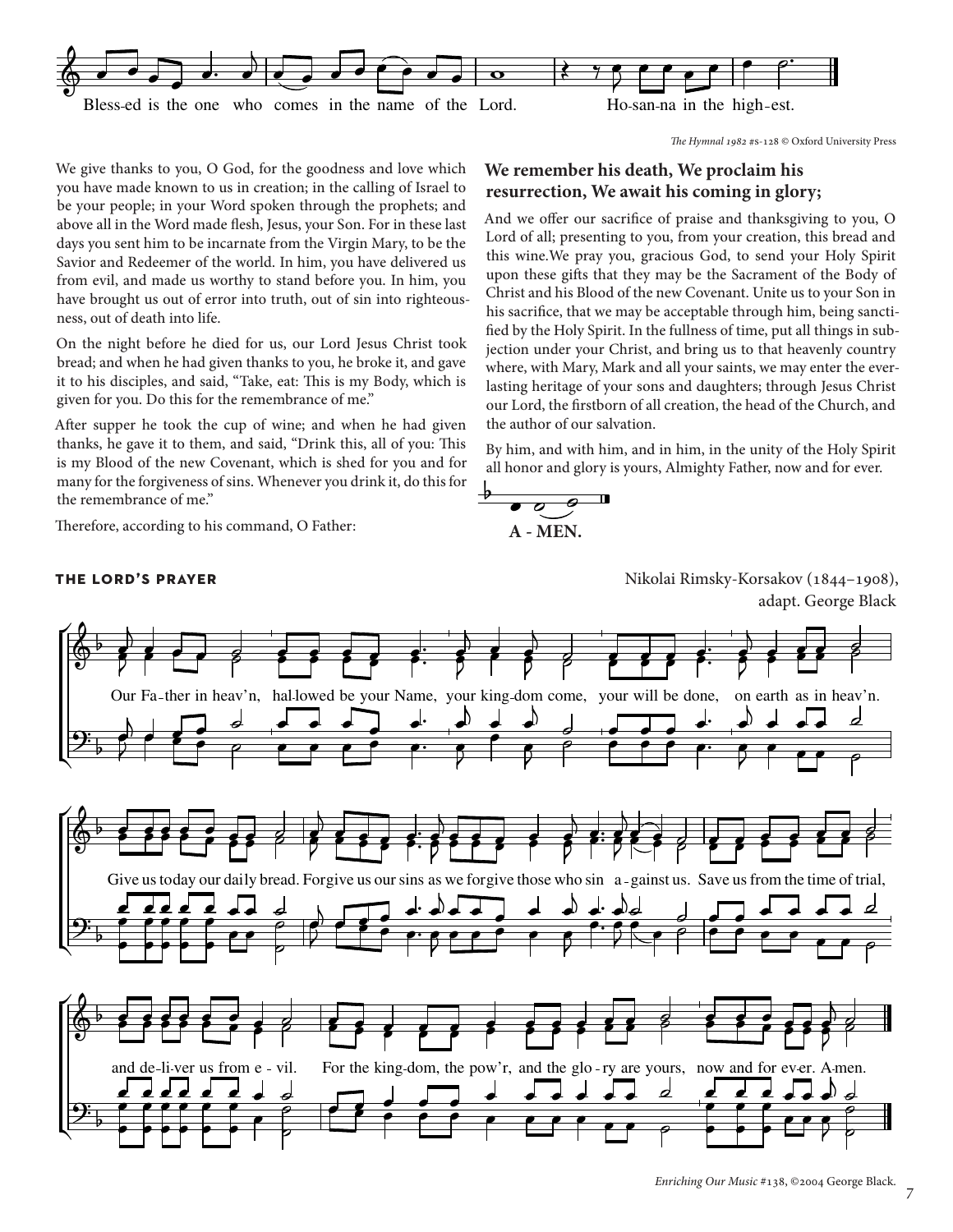*In silence, the Presider breaks the consecrated bread.*

### **the breaking of the bread** *The disciples knew the Lord Jesus* Mark Sedio (b. 1954)

The choir introduces the refrain, all repeat it. The choir sings the verses, all repeat the refrain as indicated.



*Verse:* The bread which we break, alleluia, is the communion of the body of Christ. **REFRAIN** 1. The bread which we break, alleluia, is the communion of the body of Christ. *Refrain.*

Verse: One body are we, alleluia, though many we share one bread. REFRAIN

*Wonder, Love, & Praise* #877, © 1996 Mark Sedio

### **invitation to communion**

The Gifts of God for the People of God.

*All may be seated for the time of Communion. All seeking God are welcome at Christ's Table.* 

*Please follow the directions of the Liturgical Ministers. Bread is distributed by priests at standing stations at the head of three aisles. Before receiving the bread, please sanitize your hands. The priest will place the bread into your outstretched palm taking care not to touch your hand. Communion is currently being offered in one kind. The full grace of the sacrament is received with only the bread. If you prefer a gluten-free wafer, simply ask the priest for one at the time of Communion.*

*Those worshiping at home are invited to pray:*

**prayer at the time of communion** from *Saint Augustine's Prayer Book* (Forward Movement, 2014)

O Christ, I believe that you are truly present in the Holy Sacrament, and, since I cannot at this time receive communion, I pray you to come into my heart. I unite myself with you and embrace you with all my heart, my soul, and my mind. Let nothing separate me from you; let me serve you in this life until, by your grace, I come to your glorious kingdom and unending peace. Amen.



**hymn 321** *My God, thy table now is spread ◆ The Hymnal 1982* **the figure 10 tunned** TUNE: *Rockingham*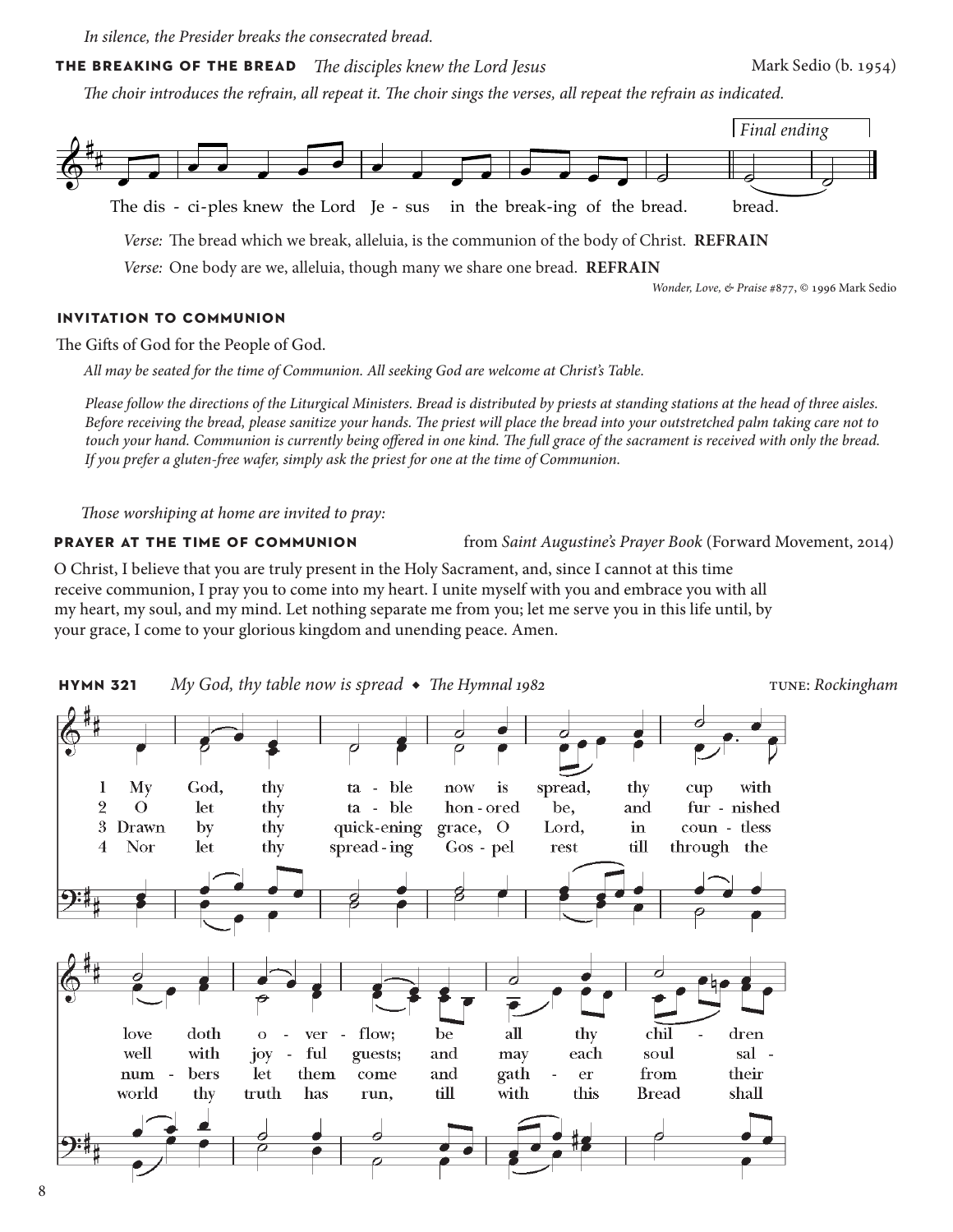

Words: Sts. 1-3, Philip Doddridge (1702-1751), alt.; st. 4, Isaac Watts (1674-1748), alt. Music: Rockingham, melody from Second Supplement to Psalmody in Miniature, ca. 1780; adapt. Edward Miller (1731-1807); harm. Samuel Webbe (1740-1816)

#### *All stand, as able.*

#### **sending of eucharistic visitors**

*On some Sundays, ministers take Holy Communion to sick or housebound members of the community.* 

One body are we. **For though many, we share one bread and one cup.** Go in peace, bearing holy gifts for holy people.

**postcommunion prayer** *The Book of Common Prayer,* p. 365

Let us pray. **Eternal God, heavenly Father, you have graciously accepted us as living members of your Son our Savior Jesus Christ, and you have fed us with spiritual food in the Sacrament of his Body and Blood. Send us now into the world in peace, and grant us strength and courage to love and serve you with gladness and singleness of heart; through Christ our Lord. Amen.**

**blessing** *The Presider asks God's blessing on the Assembly. All respond:* **Amen.**

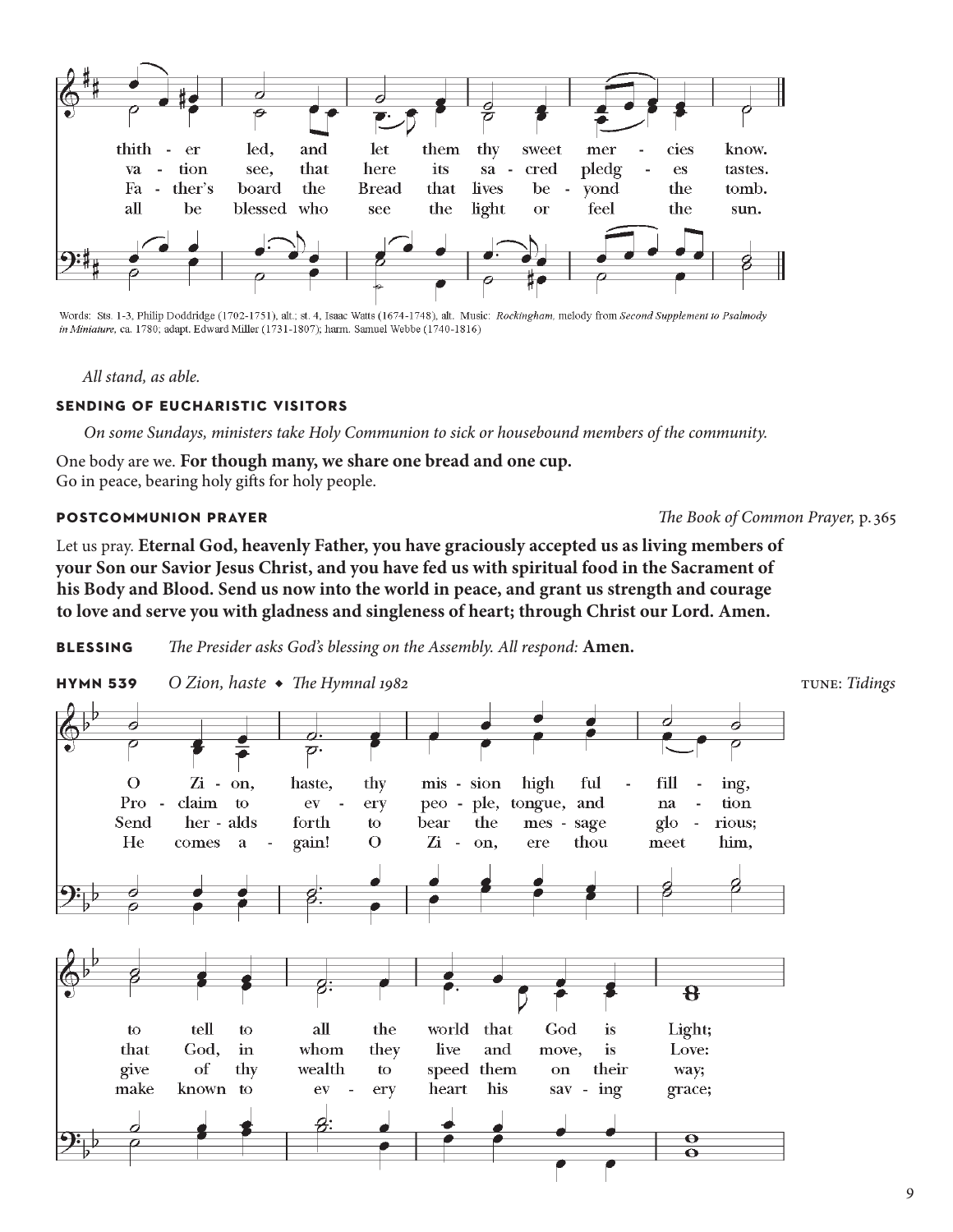



**dismissal** *The Deacon dismisses the Assembly. The Assembly responds:* **Thanks be to God.** 

**voluntary** *Fugue in C major*, bwv 546J. S. Bach (1685-1750)